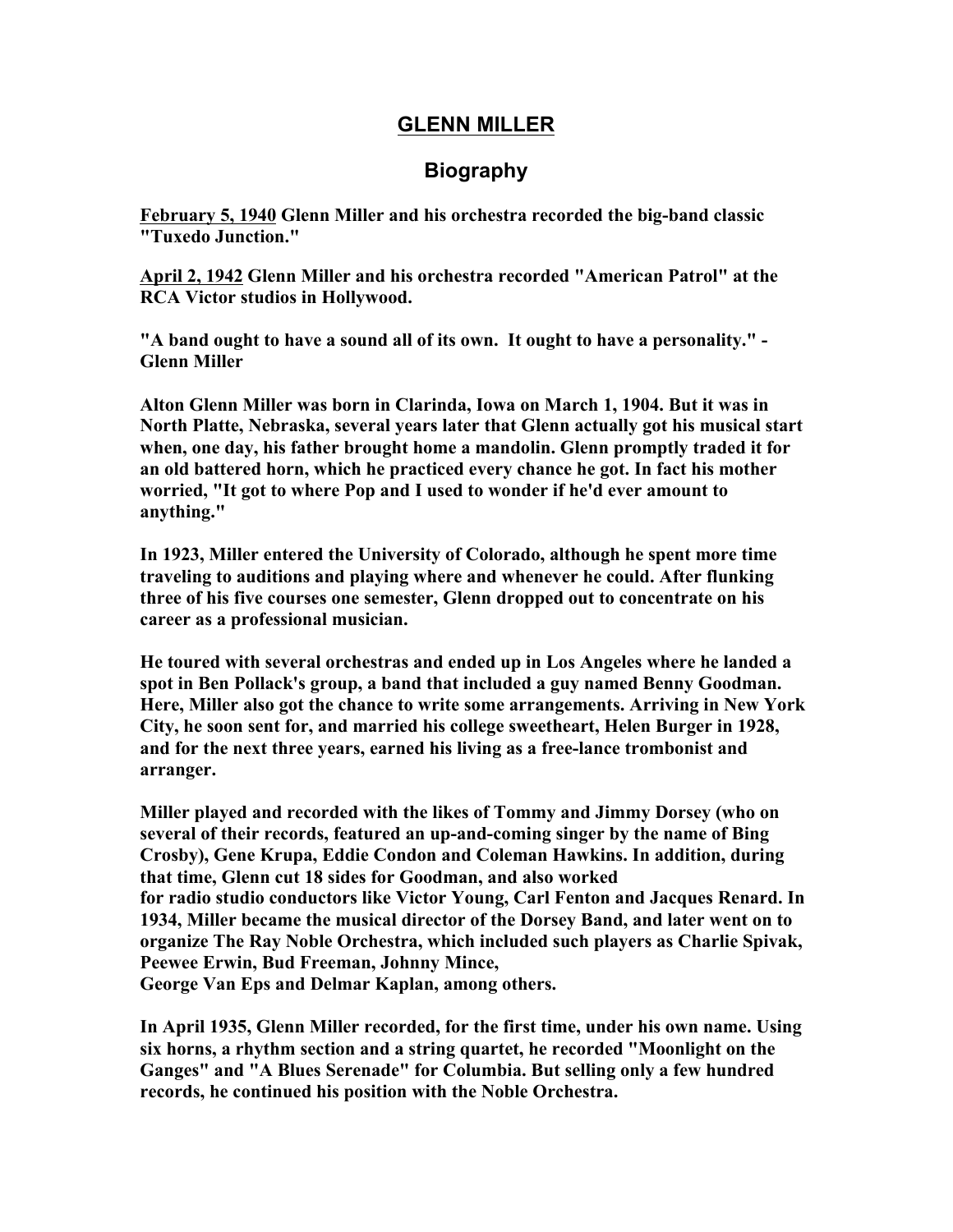**In 1937, Glenn Miller stepped out to form his own band. There were a few recordings -- one for Decca and one for Brunswick -- a couple of week-long stints in New Orleans and Dallas, and many one-nighters, but it was not to be. Though the group would play one more date several days later in Bridgeport, Connecticut, Glenn gave his men their final notice on New Year's Eve at the Valencia Ballroom in York, Pennsylvania. Broke, depressed and having no idea what he was going to do, he returned to New York City.**

**It is said that Miller could never remember precisely the moment he decided to emphasize his new reed section sound. But it was during this disheartening interim, that he realized the unique sound -- produced by the clarinet holding the melodic line while the tenor sax plays the same note, and supported harmonically by three other saxophones -- just might be the individual and easily recognizable style that would set his band apart from all the rest.**

**Formed in March 1938, the second Glenn Miller Orchestra -- which would later include the likes of Tex Beneke, Marion Hutton, Ray Eberle, Paul Tanner, Johnny Best, Hal McIntyre, and Al Klinck -- soon began breaking attendance records all up and down the East Coast. At the New York State Fair in Syracuse it attracted the largest dancing crowd in the city's history. The next night it topped Guy Lombardo's all-time record at the Hershey Park Ballroom in Pennsylvania. The Orchestra was invited by ASCAP to perform at Carnegie Hall with three of the greatest bands ever -- Paul Whiteman, Fred Waring and Benny Goodman -- and created more of a stir than any of them.**

**There were record-breaking recordings, as well, such as "Tuxedo Junction", which sold 115,000 copies in the first week. "In the Mood", and "Pennsylvania 6-5000", all appearing on the RCA Victor Bluebird label. In early 1940, Down Beat Magazine announced that Miller had topped all other bands in its Sweet Band Poll, and capping off this seemingly sudden rise to the top, there was, of course, Glenn Miller's "Moonlight Serenade" radio series for Chesterfield cigarettes which aired three times a week over CBS. In 1941, it was off to Hollywood where the band worked on its first movie, "Sun Valley Serenade", which introduced the song -- and soon-to-be million selling record --"Chattanooga Choo Choo", and featured the Modernaires and the Nicholas Brothers. Then came "Orchestra Wives". But the war was starting to take its toll on many of the big bands as musicians, and the rest of**

**country's young men, began receiving draft notices.**

**On October 7, 1942, Alton Glenn Miller reported for induction into the Army and was immediately assigned to the Army Specialist Corps. His appointment as a Captain came after many months of convincing the military higher-ups that he could modernize the army band and ultimately improve the morale of the men. His training complete, he was transferred into the Army Air Corps, where he ultimately organized the Glenn Miller Army Air Force Band. Miller's goal of entertaining the**